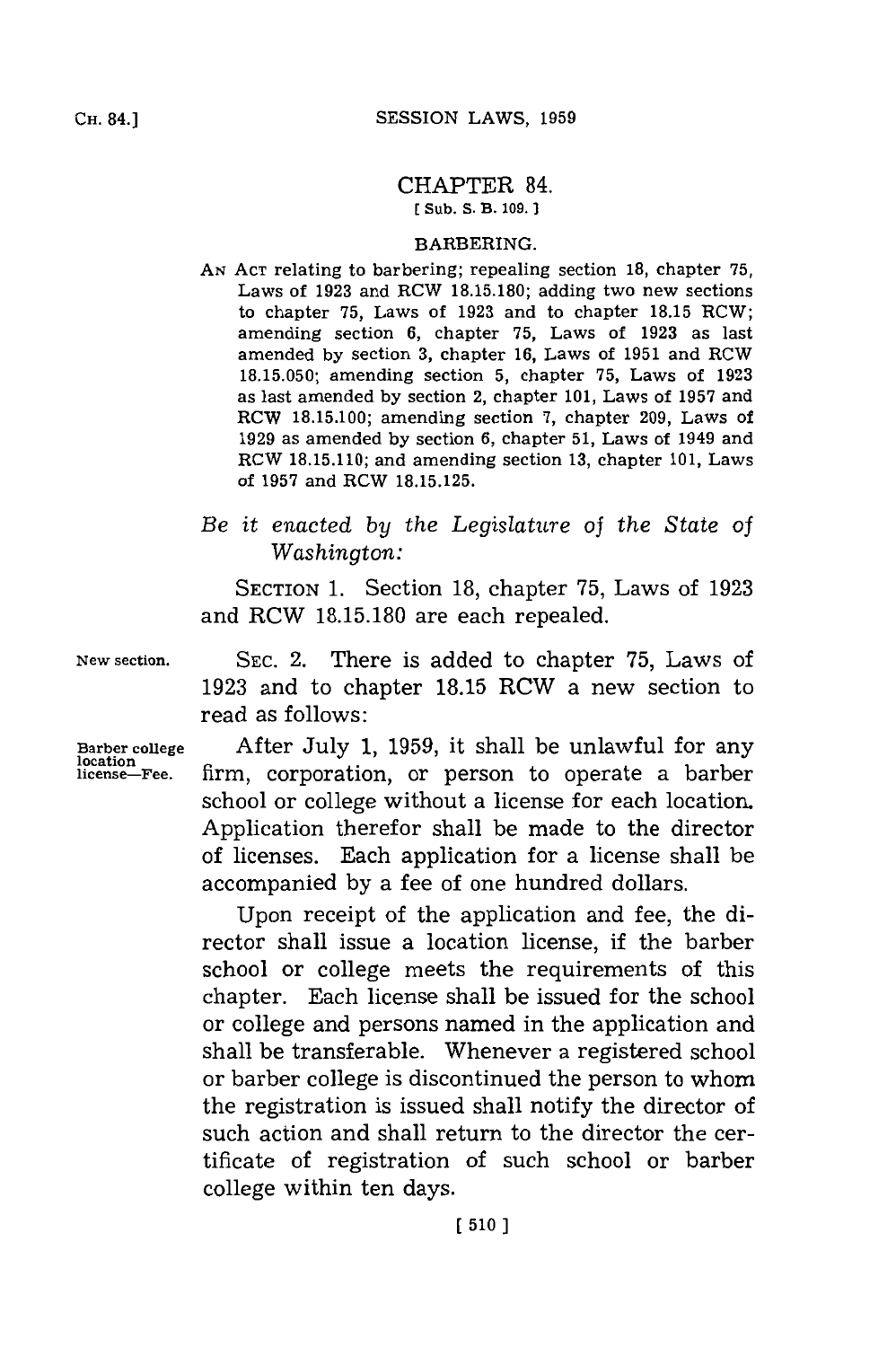**All** licenses issued under this section shall expire on the first day of July next succeeding the date of issue. Each such license shall be renewable annually on or before the expiration date, and the application for renewal shall be accompanied **by** a fee of one hundred dollars. Failure to obtain a renewal before delinquency shall work a forfeiture of the location license, but the license may be reinstated at any time after forfeiture upon the payment of the annual renewal fee, together with a penalty fee of seventy-five dollars.

**SEC. 3.** There is added to chapter **75,** Laws of **New section. 1923** and to chapter **18.15** RCW a new section to read as follows:

**Af** ter July **1, 1959,** it shall be unlawful for any **Barber shop** firm, corporation, or person to operate a barber shop license-Fee. without a shop location license for each barber shop. Application therefor shall be made to the director of licenses. Each application for a license shall be accompanied **by** a fee of two dollars.

Upon receipt of the application and fee, the director shall issue a shop location license, if the barber shop meets the requirements of this chapter. Each license shall be issued for the shop and persons named in the application. Application for the transfer or assignment of a shop location license shall be upon such form as the director shall prescribe. Upon the receipt of the application form and a fee of two dollars, the director shall assign or transfer the shop location license, if the assignee or transferee meets the requirements of this chapter.

**All** licenses issued under this section shall expire on the first day of July next succeeding the date of issue. Each such license shall be renewable annually on or before the expiration date, and the application for renewal shall be accompanied **by** a fee of two dollars. Failure to obtain a renewal before delinquency shall work a forfeiture of the shop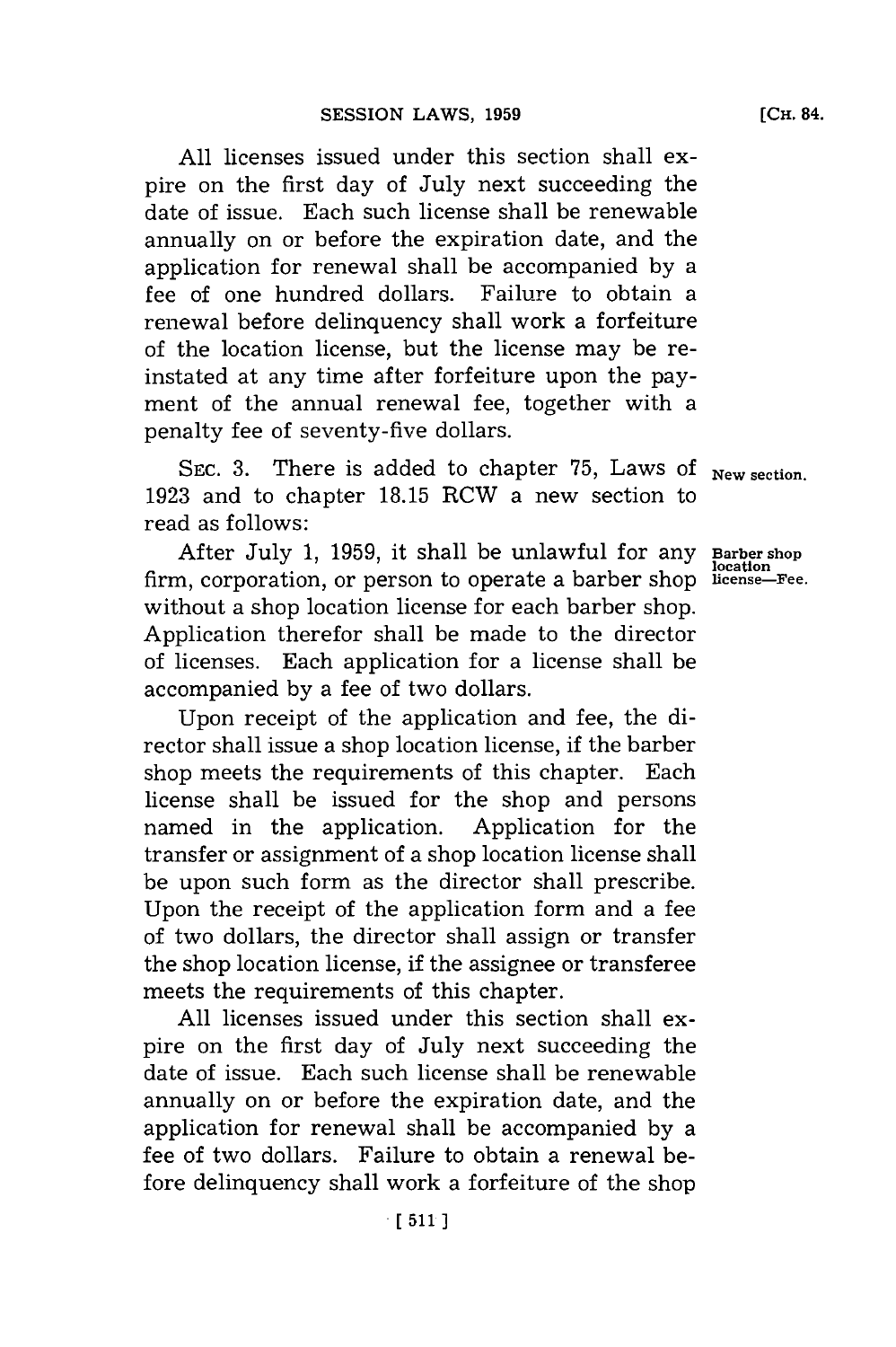location license, but the license may be reinstated at any time after forfeiture upon the payment of the annual renewal fee, together with a penalty fee of two dollars.

RCW **18.15.050** SEc. 4. Section **6,** chapter **75,** Laws of **1923** as **amended.** last amended **by** section **3,** chapter **16,** Laws of **1951** and RCW **18.15.050** are each amended to read as **follows:**

**Examinations.** Barber examinations shall be held at least six times in each year on one or more of the first ten days in the months of February, April, June, August, Time and **October and December; and on such particular dates,** within the said times, and in such particular cities and places as the director of licenses shall determine. Every applicant for a license or permit to practice barbering in this state shall be required to take a **Scope.** written examination in sanitation and sterilization as applied to the practice of barbering, and as to whether he has sufficient knowledge of the common contagious and infectious diseases of the face, skin and scalp, to avoid spreading thereof in the practice of barbering; and such applicant shall be required to demonstrate to the barber examining committee his professional skill and ability in performing the following barber services: **(1)** Haircutting, (2) shaving, **(3)** massaging, (4) shampooing, and **(5)** conditioning his barber tools.

Any applicant, other than one applying under the provisions of RCW 18.15.040, who secures an average grade of not less than seventy-five percent in his written examination and who demonstrates to the satisfaction of the barber examining committee that he possesses the required professional skill and ability to properly perform each of the said barber services, not less than sixty-five percent of **Permit,** perfect, and possesses the other particular qualifications provided in this chapter, shall be entitled to receive, and the director of licenses shall issue to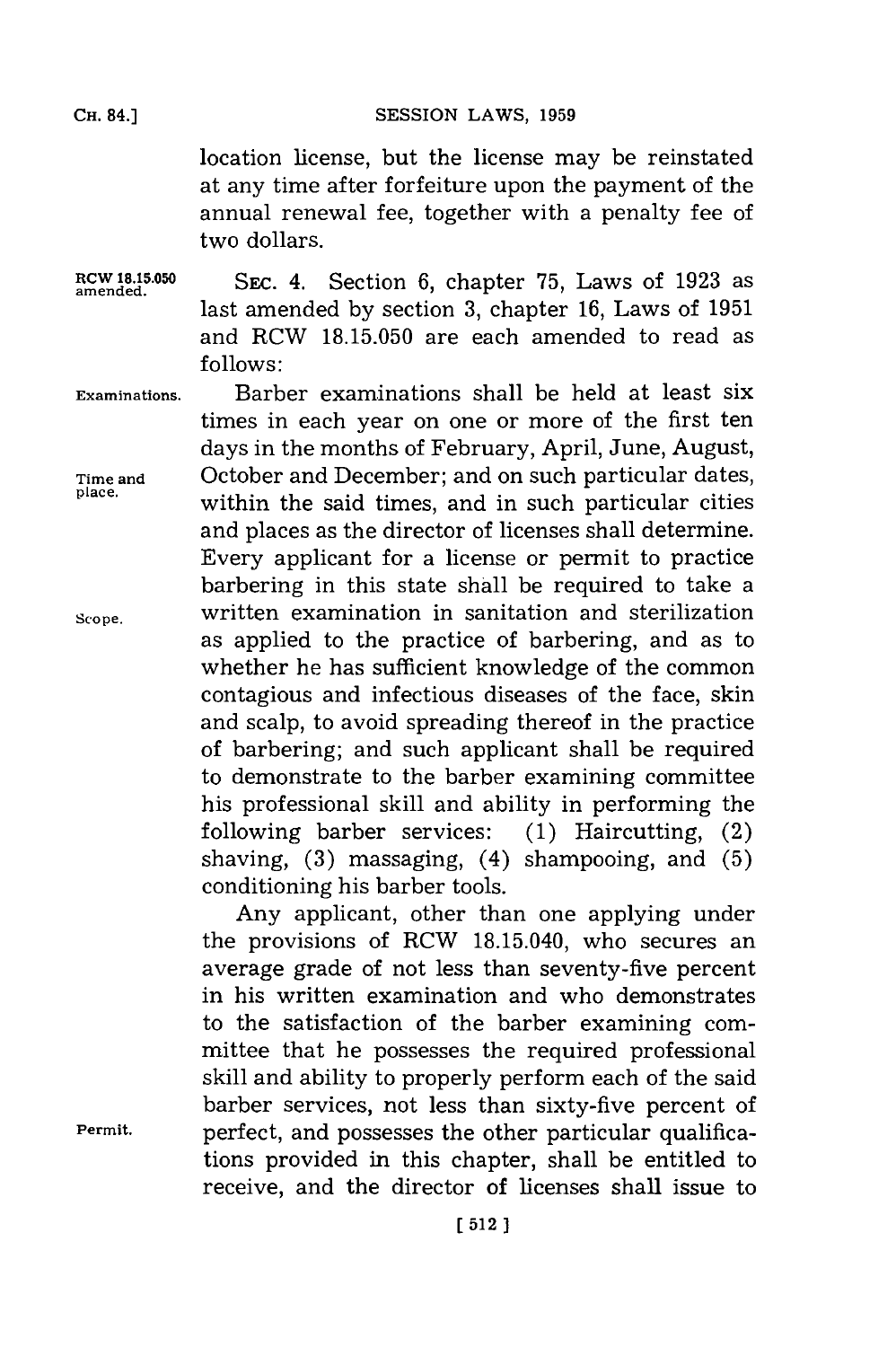him, a permit to practice barbering in this state. Every person receiving such permit shall be required to serve one year under the direct instruction of a licensed barber. He must then pass a final examination not less than seventy-five percent of perfect and possess the qualifications required in this chapter, after which the director shall issue to him a **License.** license to practice barbering.

Any applicant under the provisions of RCW **18-** .15.040 who secures an average grade of not less than seventy-five percent in his written examination and who demonstrates to the satisfaction of the barber examining committee that he possesses the required professional skill and ability to properly perform each of the said barber services, not less than seventy-five percent of perfect, and possesses the other particular qualifications provided in this chapter, shall be entitled to receive, and the director of licenses shall issue to him a license to practice barbering in this state, until the first day of July next following the issuance of such license.

Any unsuccessful applicant for a license or permit **Reexamina**to practice barbering in this state shall be entitled to appear at any subsequent barber examination and be reexamined for a license or permit, as the case may be, to practice barbering in this state upon the payment of a reexamination fee of five dollars, and which reexamination fee shall be paid at the time of such reexamination.

SEC. 5. Section 5, chapter 75, Laws of 1923 as RCW 18.15.100 **amended**. last amended **by** section 2, chapter **101,** Laws of **1957** and RCW **18.15.100** are each amended to read as **follows:**

It shall be unlawful **for** any person to study the **Student barbers.** practice of barbering in any barber school or barber college authorized under this chapter unless he shall first have obtained and holds a valid student barber **Student** certificate issued pursuant to this chapter. Any per-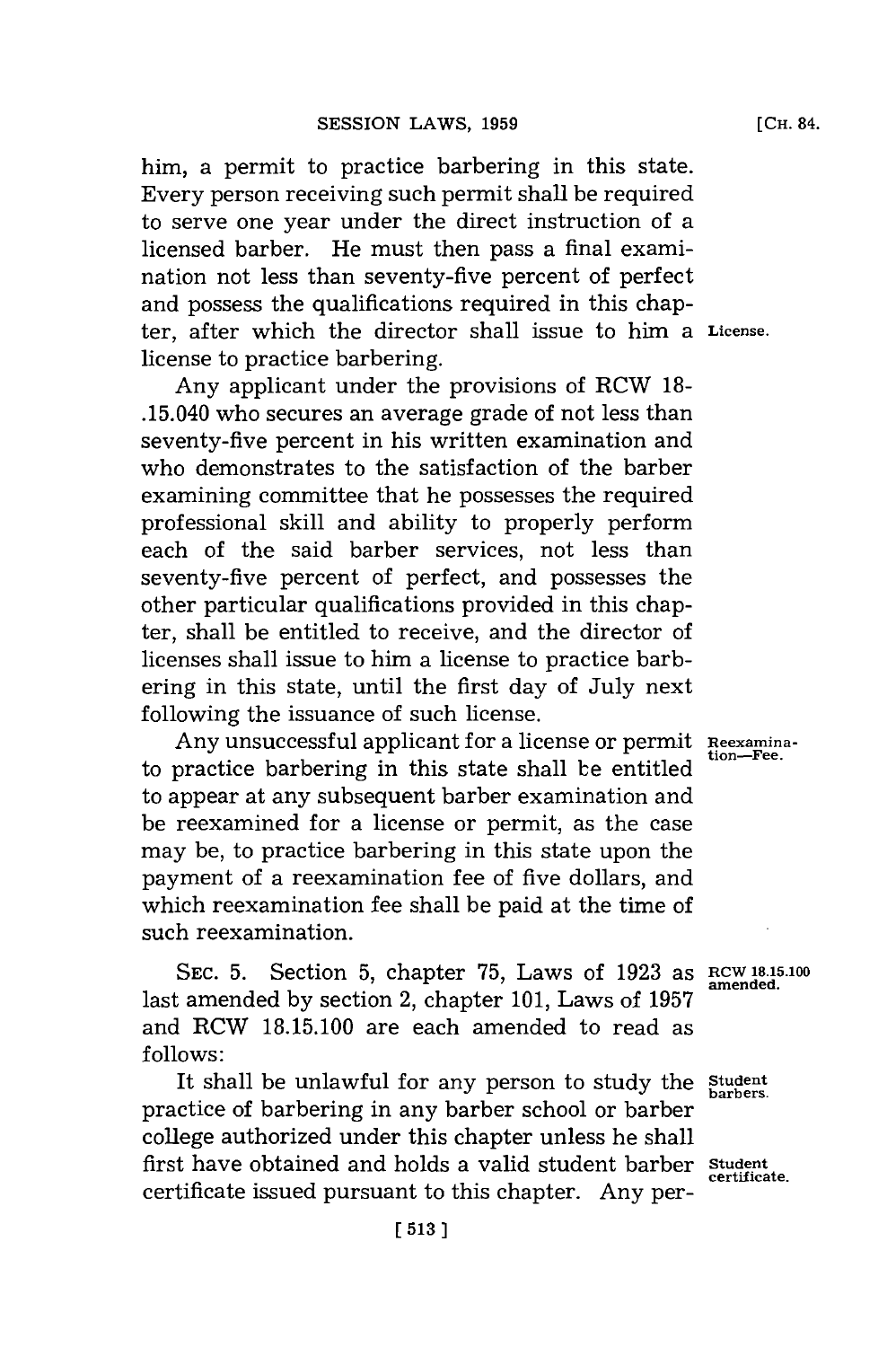son of good moral character, free from contagious or infectious disease, at least sixteen years of age, and holding a diploma showing graduation from an eighth grade grammar school or has an equivalent education as determined **by** the director whose determination shall be conclusive, shall be deemed qualified to make application for and be entitled to obtain a student barber certificate authorizing him to study the practice of barbering in any barber school or barber college. Application therefor shall be made to the director of licenses. Each application shall have attached thereto the certificate of a licensed physician and surgeon that the said applicant is not afflicted with any contagious or in**f** ectious disease, and a certificate signed **by** two reputable citizens of this state that he is of good moral character. Each application shall be accompanied **by** two signed photographs of the applicant. **Certificate** Every such applicant shall pay a fee of one dollar, which fee shall accompany his application. The director of licenses upon the receipt of such application and fee shall issue to such qualified applicant a student barber certificate which shall be valid for one year from the date of its issue, and which shall be subject to renewal annually thereafter upon the payment of a fee of one dollar: *Provided,* That any student barber holding **(1)** a valid student barber Application certificate, and (2) a graduation certificate from an Application certificate, and (2) a graduation certificate from any<br>
permit-Fee. barber school or barber college authorized under this chapter shall be deemed qualified to make application for a permit to practice barbering in this state. Application therefor shall be made to the director of licenses. Each such applicant shall pay a fee of ten dollars, which fee shall accompany his application. The director of licenses upon the receipt of such application and fee shall notify the applicant of the particular date, city, and place where he is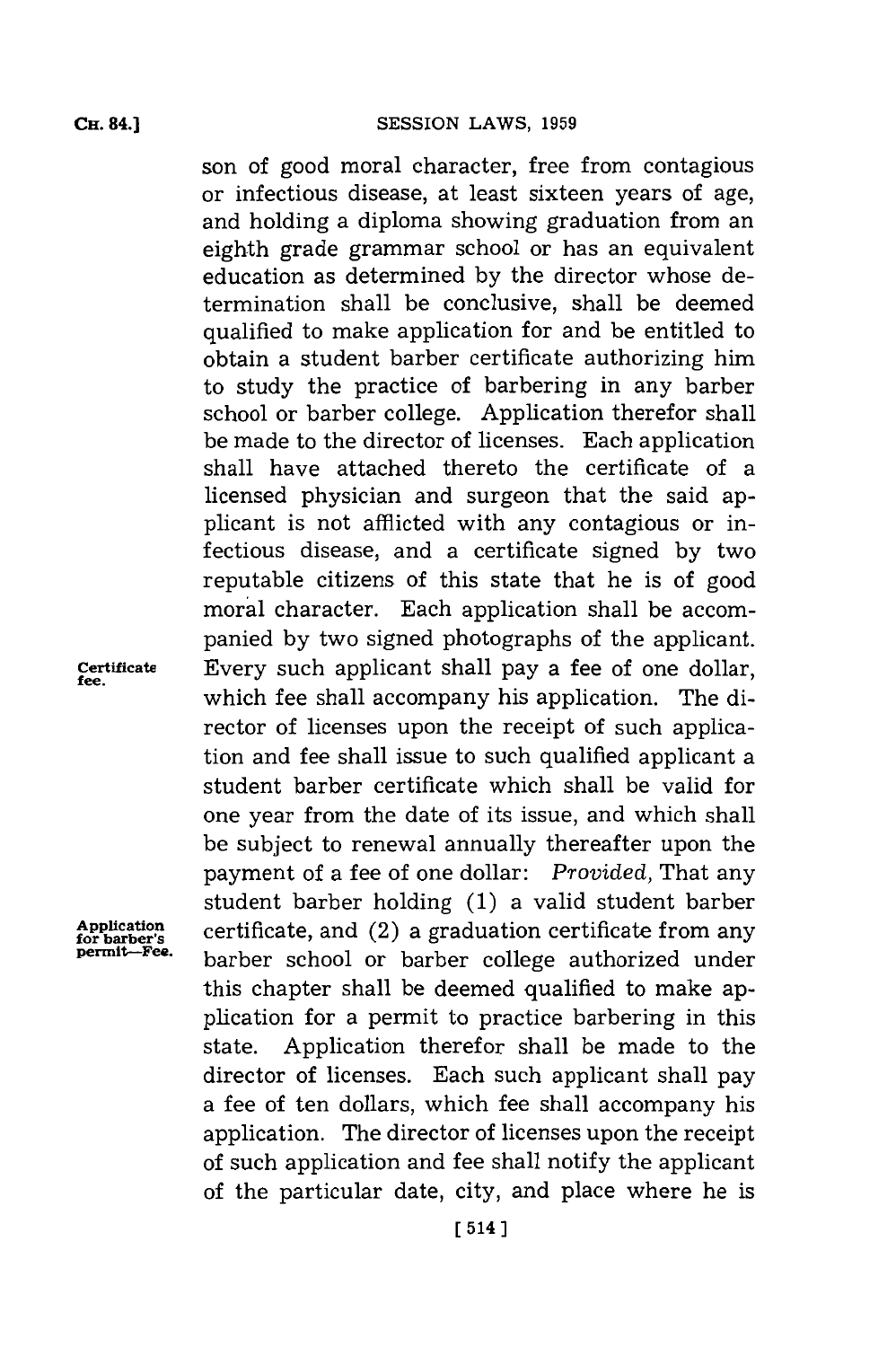to appear for his examination **for** a permit to practice barbering in this state.

SEC. 6. Section 7, chapter 209, Laws of 1929 as **RCW 18.15.110**<br>amended. amended **by** section **6,** chapter **51,** Laws of 1949 and **amended.** RCW **18.15.110** are each amended to read as follows:

It shall be unlawful for any barber school or **Student barber college authorized under this chapter to grant Course of**<br>barber college authorized under this chapter to grant **Course of** admission to or instruct any person in the practice of barbering therein unless such person then holds a valid student barber certificate issued under this chapter. Every such barber school or barber college shall require as a prerequisite to graduation therefrom the completion of a course of instruction and practice therein of not less than one thousand hours, to be completed in not less than six months' time from the date of the admission of such barber student. Such course of instruction and practice shall include, in addition to the subjects and practice hereinbefore prescribed, instruction in the following subjects: **(1)** Scientific fundamentals of barbering, as set forth with particularity in the latest revised edition of either of the following textbooks: (a) "Standardized Textbook of Barbering," published **by** the Associated Master Barbers of America, Chicago, Illinois, or **(b)** "Textbook of Practical and Scientific Barbering," published **by** the Journeymen Barbers, Educational Department, Indianapolis, Indiana; (2) histology of the hair, skin and scalp; **(3)** structure of the head, face and neck; and (4) coloring and bleaching the hair. Each student barber upon the completion of the said prescribed course of instruction and practice shall be issued a graduation certificate **Certificate.** from such barber school or barber college. Each such graduate student shall be furnished a certified copy of his graduation certificate **by** such barber school or barber college for his use in filing his application for a permit to practice barbering in this ;tate as hereinbefore provided.